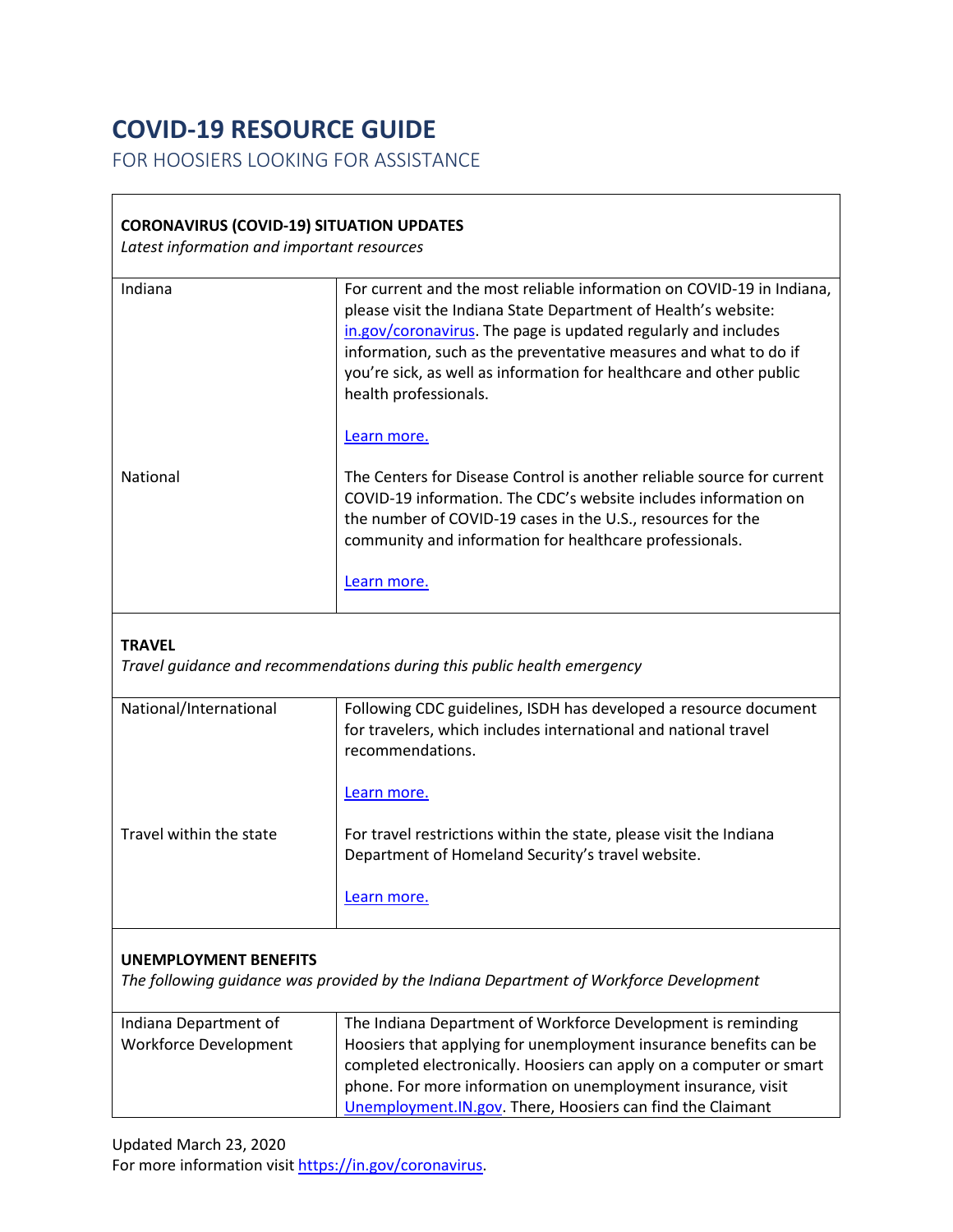|                                                                                                                       | Handbook, Frequently Asked Questions, a link to online filing and                                                                                                                                                                                                                                                                                                                                                                                                                                                                                                                                                                                                                       |  |  |
|-----------------------------------------------------------------------------------------------------------------------|-----------------------------------------------------------------------------------------------------------------------------------------------------------------------------------------------------------------------------------------------------------------------------------------------------------------------------------------------------------------------------------------------------------------------------------------------------------------------------------------------------------------------------------------------------------------------------------------------------------------------------------------------------------------------------------------|--|--|
|                                                                                                                       | more information.                                                                                                                                                                                                                                                                                                                                                                                                                                                                                                                                                                                                                                                                       |  |  |
|                                                                                                                       |                                                                                                                                                                                                                                                                                                                                                                                                                                                                                                                                                                                                                                                                                         |  |  |
|                                                                                                                       | Learn more.                                                                                                                                                                                                                                                                                                                                                                                                                                                                                                                                                                                                                                                                             |  |  |
|                                                                                                                       | Additionally, DWD will host two live webinars for Hoosiers impacted<br>by the COVID-19 crisis. The program will cover unemployment<br>eligibility requirements, frequently asked questions, and how to apply<br>for benefits. The 30-minute live programs will be held at:<br>10:30 a.m. ET on Tuesday, March 24<br>3 p.m. ET on Wednesday, March 25<br>To register, click here.                                                                                                                                                                                                                                                                                                        |  |  |
|                                                                                                                       |                                                                                                                                                                                                                                                                                                                                                                                                                                                                                                                                                                                                                                                                                         |  |  |
| <b>CHILD CARE ASSISTANCE</b><br>The following guidance was provided by the Family and Social Services Administration. |                                                                                                                                                                                                                                                                                                                                                                                                                                                                                                                                                                                                                                                                                         |  |  |
| <b>Family and Social Services</b><br>Administration                                                                   | Families who need help finding or paying for care can contact<br>Brighter Futures Indiana staff at 1-800-299-1627 and a referral<br>specialist can support them in their search. Every community has a<br>Child Care Resource and Referral Agency (CCR&R) who can connect<br>parents with local child care options and provide referrals for<br>support. To find your local CCR&R, you can call 1-800-299-1627 or<br>click here.                                                                                                                                                                                                                                                        |  |  |
|                                                                                                                       | When locating care it is important to ensure that families are<br>choosing licensed and regulated care for their children. To check if<br>the environment is licensed or regulated you can go to<br>childcarefinder.in.gov or call 1-800-299-1627.                                                                                                                                                                                                                                                                                                                                                                                                                                      |  |  |
| <b>INDIANA ASSISTANCE PROGRAMS</b>                                                                                    |                                                                                                                                                                                                                                                                                                                                                                                                                                                                                                                                                                                                                                                                                         |  |  |
| SNAP, TANF, Medicaid                                                                                                  | The Indiana Division of Family Resources operates at least one<br>physical office in every Indiana county and, in order to serve Hoosiers<br>in need, those offices remain open for business. However, in an effort<br>to keep social contact to a minimum and prevent the spread of the<br>coronavirus (COVID-19), DFR strongly urges Hoosiers to consider<br>submitting applications for the Supplemental Nutrition Assistance<br>Program (SNAP), Temporary Assistance for Needy Families (TANF) or<br>health coverage (Medicaid) online. Applications can be submitted at<br>www.fssabenefits.in.gov. Health coverage applications can also be<br>completed by calling 800-403-0864. |  |  |
|                                                                                                                       | Learn more.                                                                                                                                                                                                                                                                                                                                                                                                                                                                                                                                                                                                                                                                             |  |  |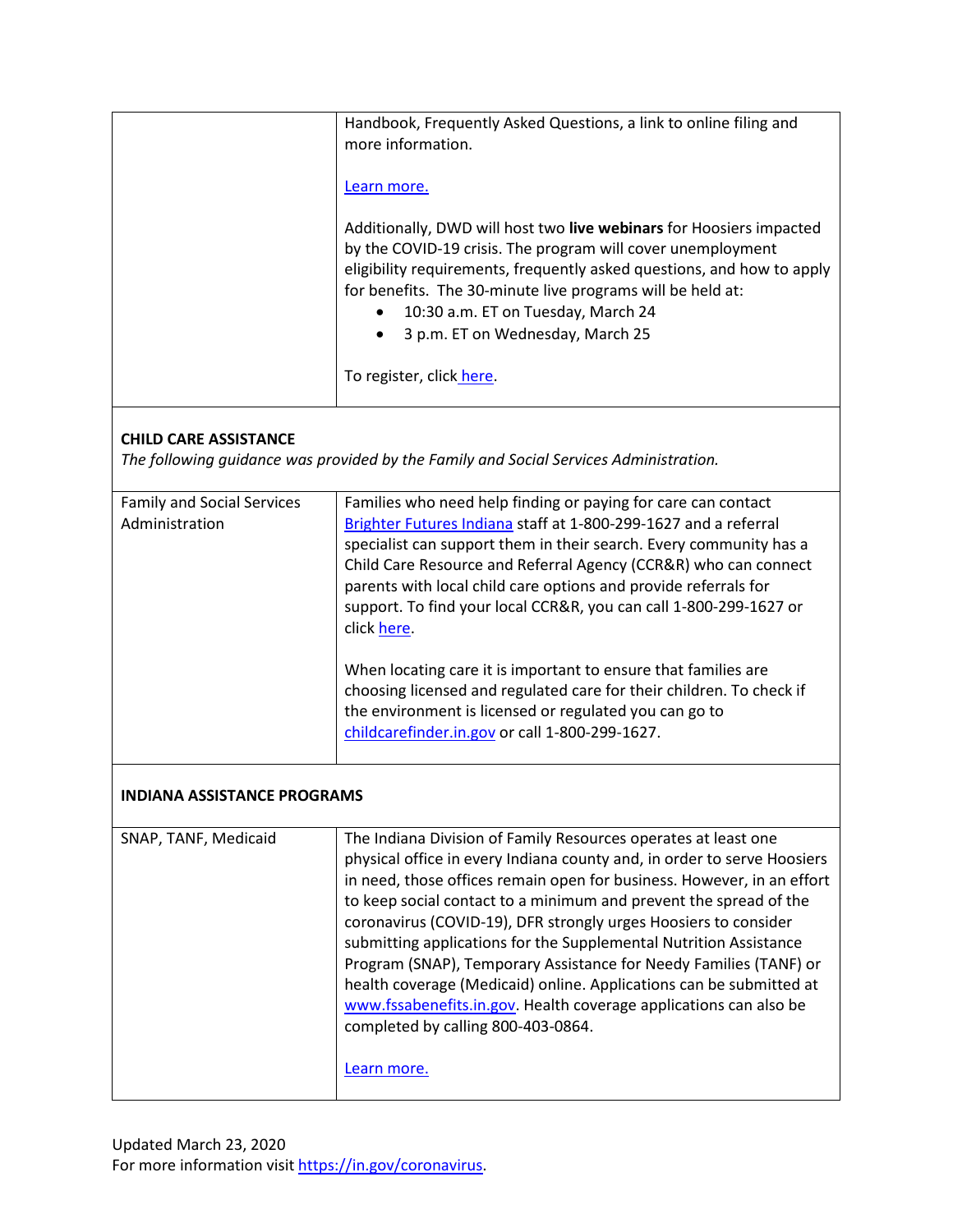| Indiana WIC                                 | Indiana WIC remains committed to serving families and continuing<br>daily operations during the COVID-19 pandemic. Please be aware WIC<br>local agencies have been given the flexibility to complete WIC<br>appointments over the telephone. These appointments include<br>enrollment, recertification, nutrition education/issuing benefits,<br>breastfeeding support and referrals to other services. Currently, WIC<br>operations will vary by region/WIC local agency so please contact<br>your local WIC clinic directly for additional details or questions. You<br>can find your local WIC clinic by using the "WIC Clinic Locations List"<br>OR "WIC Clinic Locations Map" in the drop-down list to the left.<br>Contact the state WIC office at 1-800-522-0874. |
|---------------------------------------------|--------------------------------------------------------------------------------------------------------------------------------------------------------------------------------------------------------------------------------------------------------------------------------------------------------------------------------------------------------------------------------------------------------------------------------------------------------------------------------------------------------------------------------------------------------------------------------------------------------------------------------------------------------------------------------------------------------------------------------------------------------------------------|
| Housing                                     | Learn more.<br>For housing assistance in Indiana, such as information on the Energy<br>Assistance Program (EAP), please contact the Indiana Housing and<br>Community Development Authority.<br>Learn more.                                                                                                                                                                                                                                                                                                                                                                                                                                                                                                                                                               |
| General assistance/utilities<br>$2 - 1 - 1$ | Indiana 211 is a free service that connects Hoosiers with help and<br>answers from thousands of health and human service agencies and<br>resources right in their local communities - quickly, easily, and<br>confidentially. 2-1-1 can provide assistance on:<br>Food & Clothing<br>$\bullet$<br><b>Mental Health &amp; Addiction</b><br>$\bullet$<br><b>Health Care</b><br>$\bullet$<br>Housing & Utility Assistance<br>$\bullet$<br><b>Education &amp; Employment</b><br>$\bullet$<br>Children & Family<br>$\bullet$<br><b>Tax Assistance</b><br>$\bullet$<br><b>Advanced Search</b>                                                                                                                                                                                  |
|                                             | Call 2-1-1 or visit their website.                                                                                                                                                                                                                                                                                                                                                                                                                                                                                                                                                                                                                                                                                                                                       |
|                                             | Learn more.                                                                                                                                                                                                                                                                                                                                                                                                                                                                                                                                                                                                                                                                                                                                                              |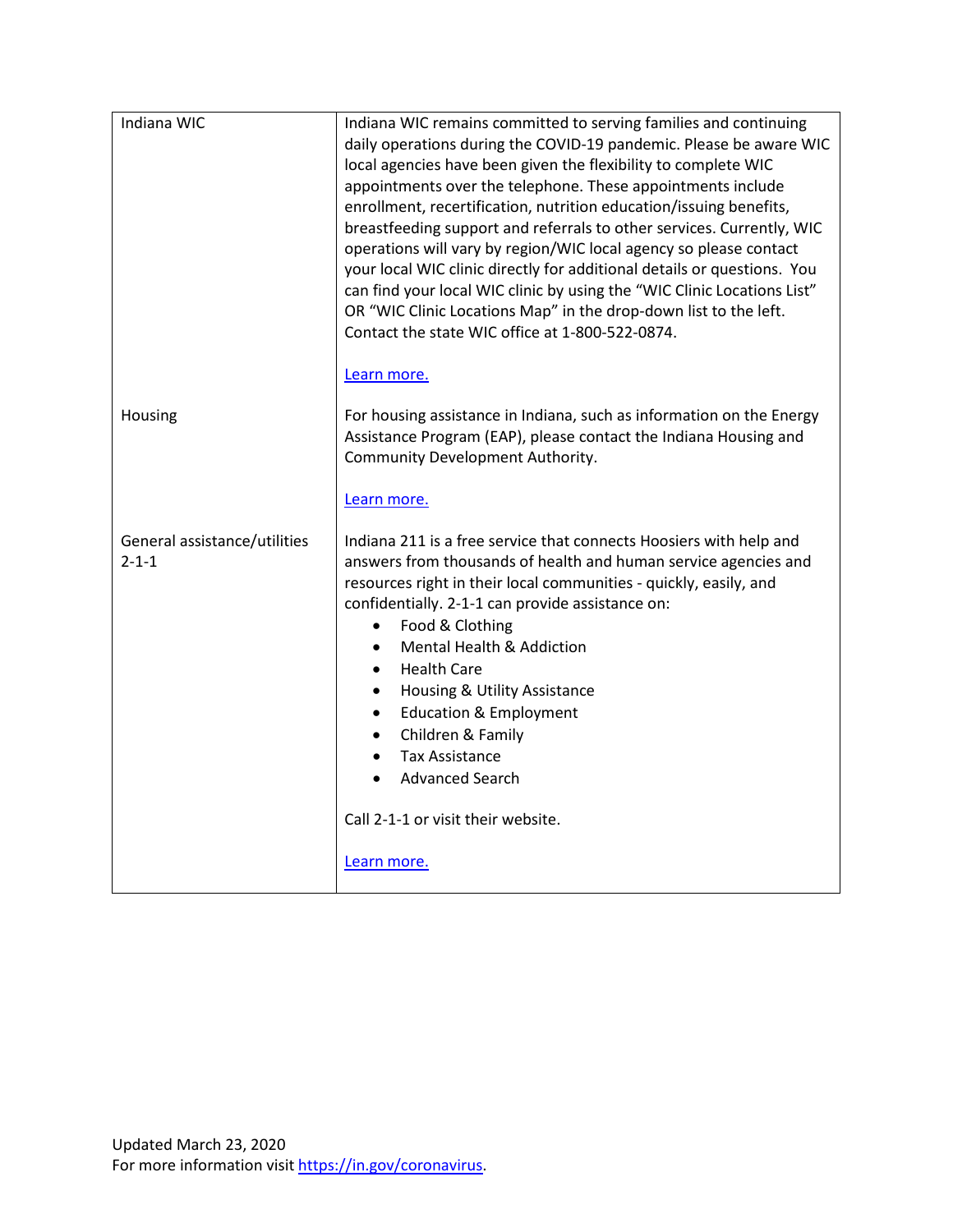## **COVID-19 RESOURCE GUIDE**

Resources for Hoosiers at home

 $\sqrt{2}$ 

| <b>USEFUL INFORMATION FOR FAMILIES</b>               |                                                                                                                                                                                                                                                                                                                                                                                                                                                                                                                                                                                        |  |
|------------------------------------------------------|----------------------------------------------------------------------------------------------------------------------------------------------------------------------------------------------------------------------------------------------------------------------------------------------------------------------------------------------------------------------------------------------------------------------------------------------------------------------------------------------------------------------------------------------------------------------------------------|--|
| Talking with children                                | As public conversations around coronavirus disease 2019 (COVID-19)<br>increase, children may worry about themselves, their family, and friends<br>getting ill with COVID-19. Parents, family members, school staff, and other<br>trusted adults can play an important role in helping children make sense of<br>what they hear in a way that is honest, accurate, and minimizes anxiety or<br>fear. CDC has created guidance to help adults have conversations with<br>children about COVID-19 and ways they can avoid getting and spreading<br>the disease.                           |  |
|                                                      | Learn more.                                                                                                                                                                                                                                                                                                                                                                                                                                                                                                                                                                            |  |
| Food safety                                          | According to the United Fresh Produce Association, there are no clinically-<br>confirmed cases of COVID-19 linked to the consumption of fresh produce<br>or food sold through traditional retail outlets. As consumers select their<br>produce, adhering to food safety guidance is critical. We encourage<br>consumers to wash their hands, and wash and prepare their produce<br>following FDA recommendations.                                                                                                                                                                      |  |
|                                                      | Learn more.                                                                                                                                                                                                                                                                                                                                                                                                                                                                                                                                                                            |  |
| Pets                                                 | In the midst of all the life disruptions generated by COVID-19, the Indiana<br>State Board of Animal Health is offering some guidance to pet owners who<br>have/may have been exposed to the coronavirus. While much is still<br>unknown about this virus, no evidence indicates that companion animals,<br>including pets, can get sick from or spread COVID-19. However, because<br>we are still learning about this virus, we recommend that pets that have<br>been in contact with COVID-19 patients should also remain in the home<br>during the isolation period.<br>Learn more. |  |
| <b>SCHOOLS</b>                                       |                                                                                                                                                                                                                                                                                                                                                                                                                                                                                                                                                                                        |  |
| Guidance for communities on how to navigate COVID-19 |                                                                                                                                                                                                                                                                                                                                                                                                                                                                                                                                                                                        |  |
| School closings                                      | All K-12 public schools will remain closed until May 1. Non-public schools<br>are also ordered closed. This date may be revised to extend through the<br>end of the 2019-2020 school year if circumstances warrant.                                                                                                                                                                                                                                                                                                                                                                    |  |
|                                                      | Learn more.                                                                                                                                                                                                                                                                                                                                                                                                                                                                                                                                                                            |  |